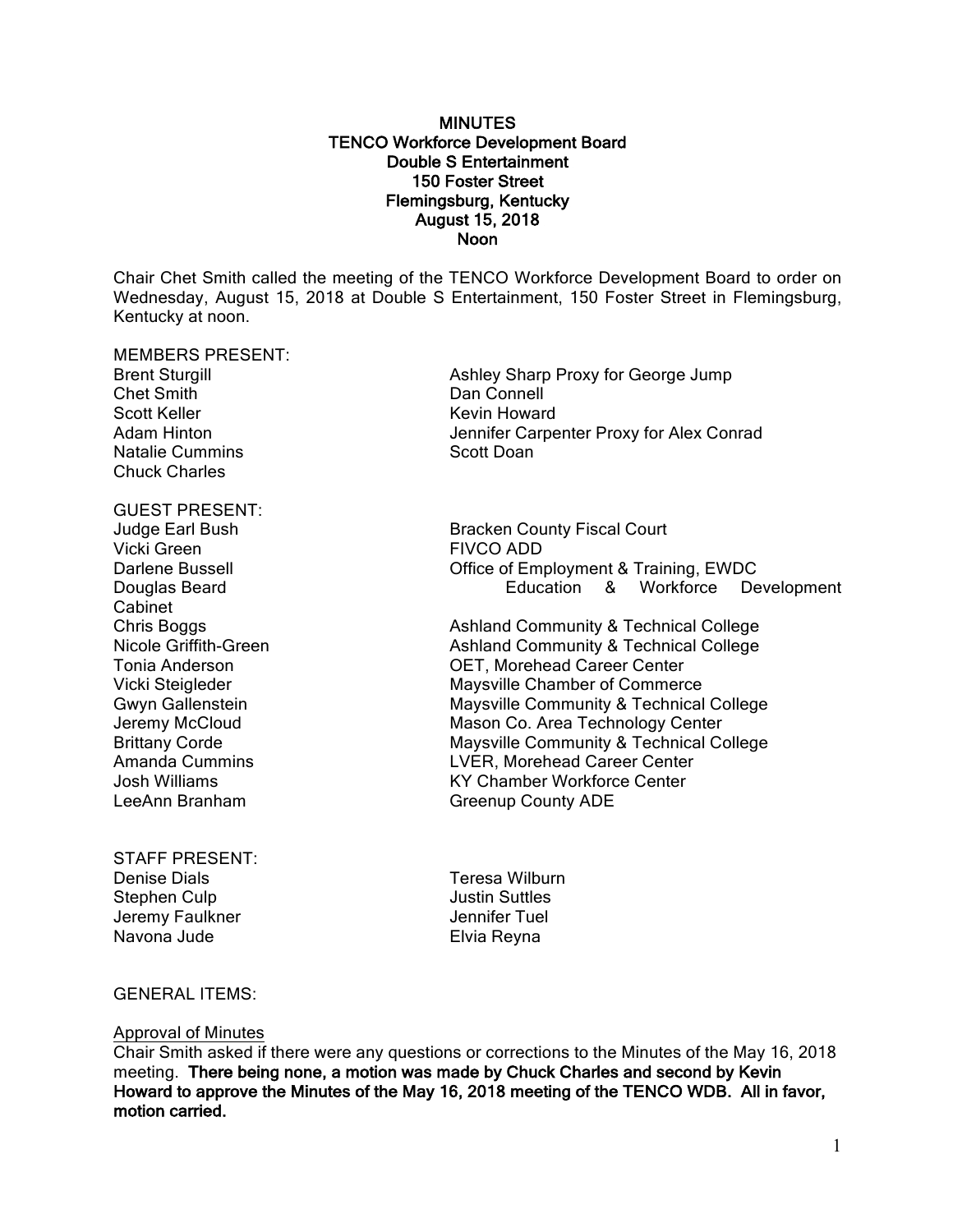### Quarterly Budget Review

Stephen Culp, Fiscal Officer presented and reviewed the TENCO WDB budget through June 2018. A budget summary and detailed budget was provided. He reported on the total obligations, net surplus/deficit, total expenses and the remaining balance. The funding percentage of the total grant expenses were outlined and reviewed. The grant funding categories were also presented. Mr. Culp presented the overall Fiscal Year 2019 TENCO WDB Budget. He included a comparison from the FY'18 and FY'17 Budgets. The budget detailed a breakdown of total revenues, expenses and carryover for FY'20. The budget had been approved by the Executive Committee, the CLEO, and Governing Board of Judges on June 27, 2018.

### PRESENTATIONS:

### Talent Pipeline Management

Josh Williams, with the KY Chamber provided a presentation on the Talent Pipeline Management (TPM). The KY Chamber is implementing a statewide Talent Pipeline System that aligns education and training programs with the workforce demands of business. Mr. Williams discussed ways for the board, community, and partner agencies to participate with the project.

### KY HEALTH

Douglas Beard with Office of Employment & Training provided a presentation on Kentucky HEALTH (Helping to Engage and Achieve Long Term Health). The presentation provided information on KY HEALTH's components, community engagement initiative, and Medicaid benefits. He also discussed the court ruling that affected the initial date for the rollout of the Medicaid Waiver - Community Engagement. New anticipated dates of the community engagement rollout were provided. Further information can be viewed on the website www.KentuckyHEALTH.ky.gov.

### REPORTS:

### Executive Committee

Chair Smith reported the Executive Committee met on June  $27<sup>th</sup>$  and reviewed:

- FY'19 Administrative Entity Budget costs in the amount of \$802,516 and program budget of \$700,000 and the flexibility to utilize as the need arises for specific projects. The Committee recommended approving to the CLEO & Governing Board of Judges who gave final approval.
- KY Career Center Mt. Sterling Lease Agreement to be located in the old Pentair Building. The Agreement is between Argracel, Inc. and Buffalo Trace ADD. A projected amount to start operations was included in the budget. The Committee recommended approving the lease to the CLEO & Governing Board of Judges who gave final approval.
- The TENCO WDB membership was reviewed. The Executive Committee and CLEO reviewed the members whose terms would be expiring July  $1<sup>st</sup>$ . Members attendance, participation and board activity were discussed. The Committee recommended new three - year terms for all members except one. The CLEO approved the new terms for members. Kay Moss resigned from the board, leaving a business vacancy.
- The Committee reviewed the program and financial aspects of the SNAP E & T and Medicaid CE and approved hiring a Program Coordinator as board staff to oversee the two programs.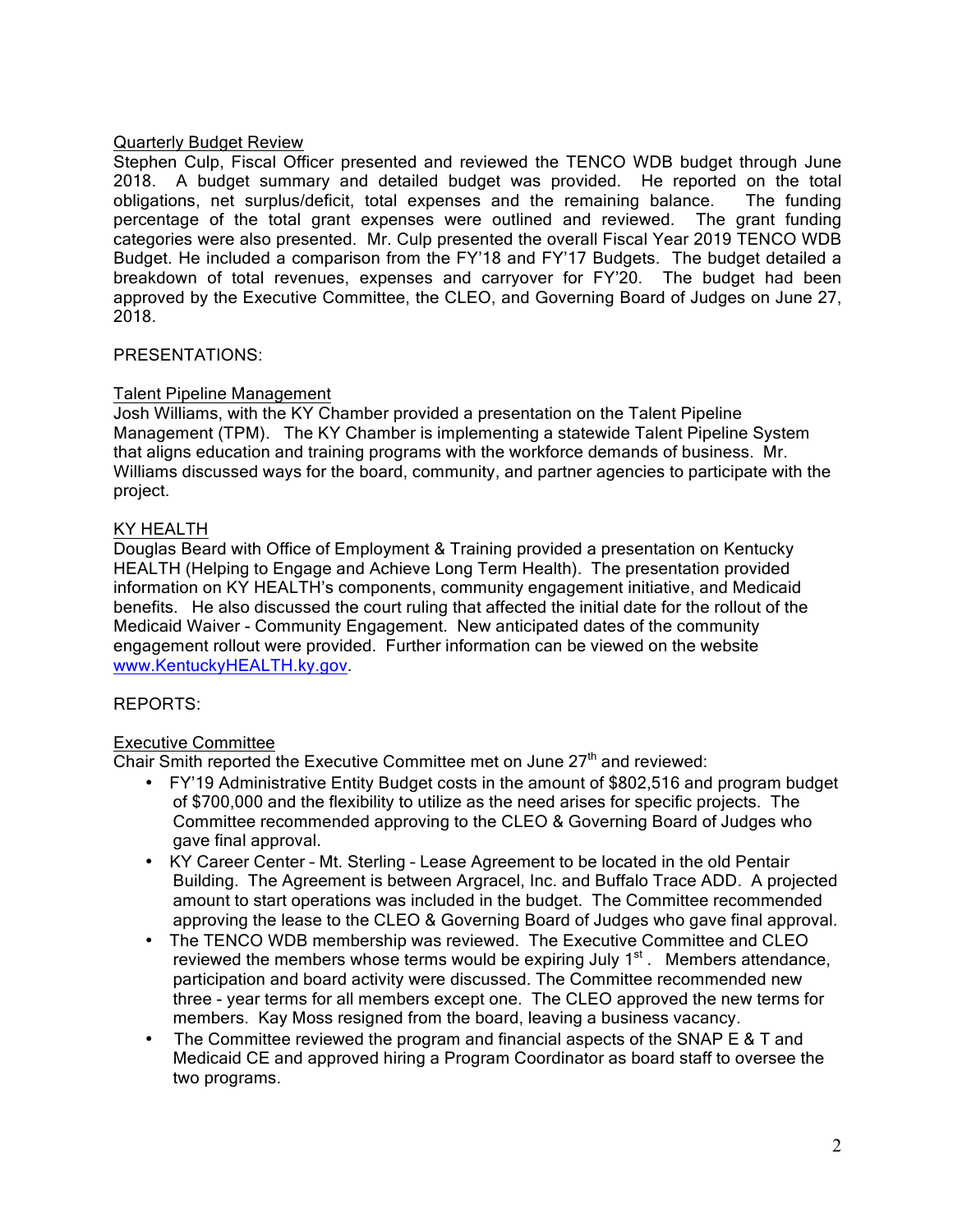• The Committee and CLEO reviewed an Agreement between the CLEO and TENCO WDB to utilize the Buffalo Trace ADD for the Fiscal Agent for SNAP E&T and Medicaid CE funds. After much discussion, the Executive Committee and CLEO approved signing the Agreement.

## Nominating Committee

Dan Connell reported the Nominating Committee consisting of himself, Chair Chet Smith and Brent Sturgill met and discussed recommendations for the officer positions of the TENCO WDB. The Board was provided an e-mail ballot for voting on new officers. The Committee reviewed the nominations and provided to the board the following recommendations, Scott Keller, Chair, Lori Ulrich, Chair-Elect and Chuck Charles, Secretary for the period 2018-2020 effective at the October Annual Meeting. The individuals have agreed to serve in the positions. The Board voted on the individual nominations with the candidates abstaining respectively. Dan Connell made a motion and the Board unanimously agreed to have the members serve for the two-year period 2018-2020 effective at the October TENCO WDB Annual Meeting in the officer positions of Scott Keller, Chair, Lori Ulrich, Chair-Elect and Chuck Charles, Secretary of the TENCO WDB. The motion carried unanimously.

# OTHER BUSINESS:

Business Services/Economic Development Update

Jeremy Faulkner provided a report on:

- The local selection of Talent Pipeline Management Team Jeremy Faulkner, Brittany Corde and Owen McNeill;
- How businesses can participate in the Federal Bonding Program:
- The local FAME project;
- MACA Plastics temporary layoff affecting 10 individuals;
- Toyo Seat planning to hire up to 40 individuals;
- KDMK & Masco Cabinetry upcoming Job Fairs;
- Facebook Page 4,000 followers;
- Regional Job Fairs will be held late 2018 or early 2019.

### Career Center/One-Stop Operator Report

Justin Suttles provided a report on:

- Plans for Certification of the Ashland & Maysville Career Centers. The Certification Application is in final draft for review. A Review Team for the certification of those two Centers will be selected at the Career Center Committee meeting; the review will be presented at the Annual Meeting in October.
- SNAP E & T has served approximately 168 individuals.<br>• Mt. Sterling Career Center Tentatively opening the Center
- Mt. Sterling Career Center Tentatively opening the Center mid-September. Staff is currently meeting individuals at access points in Montgomery County.
- Reviewed the TENCO WDA Career Center Services provided for April June 2018 and the TENCO Customer Service Satisfaction Survey Results.
- Provided information on hiring events for The Walker Company, Transamerica, Family Dollar Distribution Center & KY Staffing Solutions.
- Goodwill Industries is utilizing the Morehead Career Center to provide Soft Skills Workshops; discussed implementing in the Ashland & Maysville Career Centers.
- Partner Meetings are being held at each Career Center.